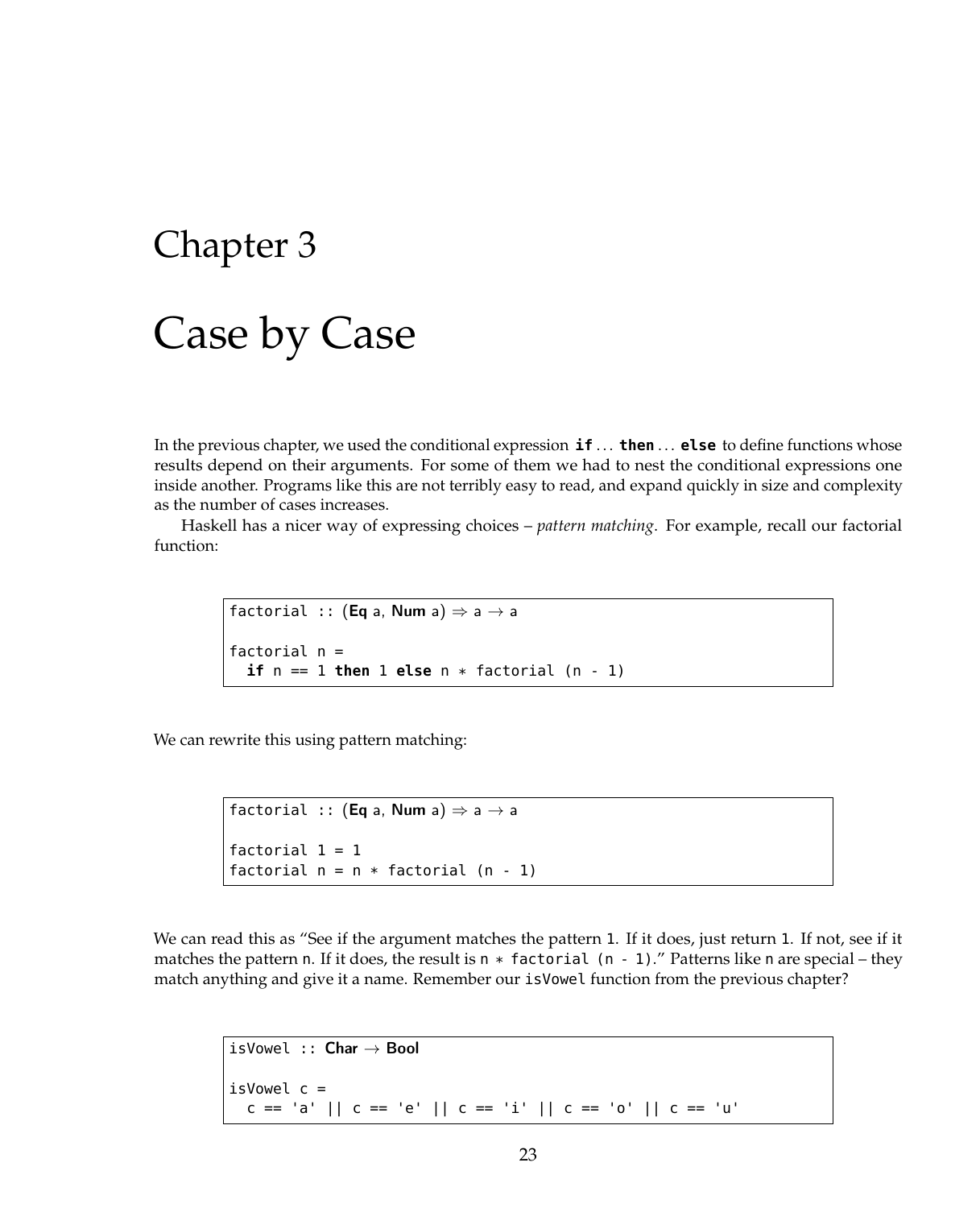Here is how to write it using pattern matching:

isVowel  $::$  Char  $\rightarrow$  Bool isVowel 'a' = True isVowel 'e' = True isVowel 'i' = True isVowel 'o' = True isVowel 'u' = True isVowel  $=$  = False

The special pattern \_ matches anything. If we miss out one or more cases – for example leaving out the final case, Haskell can warn us:

```
<interactive> warning: [-Wincomplete-patterns]
    Pattern match(es) are non-exhaustive
   In an equation for 'isVowel':
        Patterns not matched:
            p where p is not one of \{ 'u', 'o', 'i', 'e', 'a' \}
```
To enable this behaviour, you must start Haskell by writing ghci -Wincomplete-patterns instead of just ghci. Writing ghci -Wall enables all warnings. Haskell does not reject the program outright, because there may be legitimate reasons to miss cases out, but for now we will make sure all our pattern matches are exhaustive. Finally, let us rewrite Euclid's Algorithm from the previous chapter:

qcd' :: Integral  $a \Rightarrow a \rightarrow a \rightarrow a$  $gcd'$  a  $b =$ **if**  $b == 0$  **then** a **else** gcd'  $b$  (a `rem`  $b$ )

Now in pattern matching style:

 $gcd'$  :: **Integral**  $a \Rightarrow a \rightarrow a \rightarrow a$  $gcd'$  a  $\theta$  = a  $qcd'$  a  $b = qcd'$  b  $(a \text{ 'rem' } b)$ 

We use pattern matching whenever it is easier to read and understand than **if** ... **then** ... **else** expressions.

What about this **Integral** typeclass? We did not try : type on the gcd  $\mathbf{r}$  function in the last chapter, so we did not see this. A type of number which is an **Integral** has an additional property to one which is merely a Num, which is that whole-number division and remainder operations work on it. Since every thing which is an Integral is also a Num, we do not see (Num a, Integral a), but just Integral a in the type.

Sometimes we need more than just a pattern to decide which case to choose in a pattern match. For example, in gcd' above, we only needed to distinguish between 0 and any other value of b. Consider, though, the function to determine the sign of a number, producing −1 for all numbers less than zero, 0 for just the number zero, and 1 for all numbers above zero: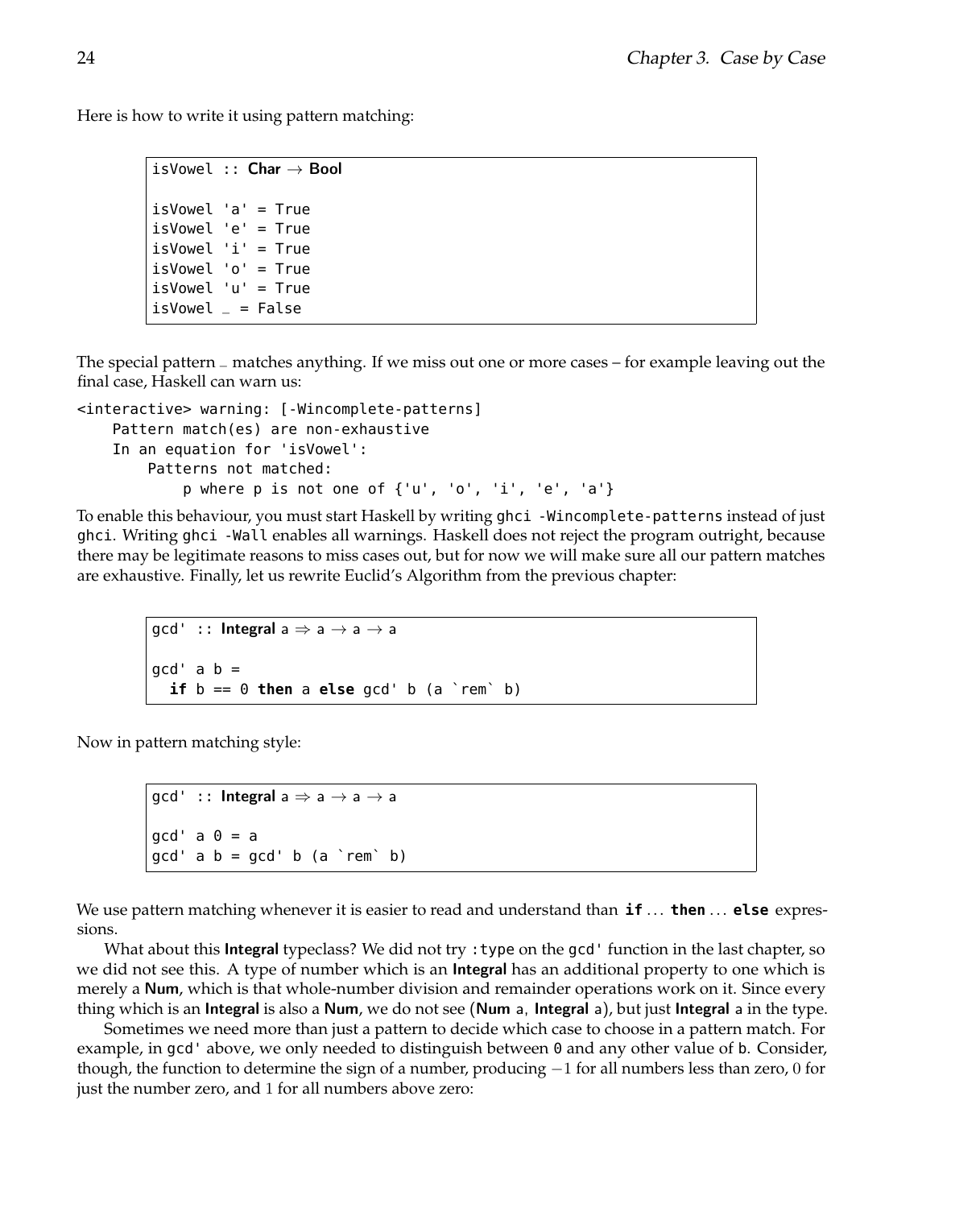```
sign :: (Ord a, Num a, Num b) \Rightarrow a \rightarrow b
sign x =if x < 0 then -1 else if x > 0 then 1 else 0
```
We cannot rewrite this using a pattern match with three cases. Haskell has a facility called *guarded equations* to help us (each line in our pattern matched functions can also be called an equation). A *guard* is an extra check to decide if a case of a pattern match is taken based upon some condition, for example  $x < 0$ . Here is our sign function written using guarded equations:

```
sign :: (Ord a, Num a, Num b) \Rightarrow a \rightarrow b
sign x \mid x < \theta = -1| x > 0 = 1| otherwise = \theta
```
There is no need to line up the equals signs vertically, but we do so to make it easier to read. The cases are considered one after another, just like when using pattern matching, and the first case which matches the guard is taken. The **otherwise** guard matches anything, so it comes last. We use an **otherwise** case to make sure every possibility is handled. We can read the | symbol as "when". A function can be defined using multiple equations, each of which has multiple guarded parts.

## The layout rule

We have mentioned indentation, noting that Haskell is particular about it. Indeed, programs will not be accepted unless they are properly indented:

```
GHCi:
Prelude> :{
Prelude| sign x =Prelude| if x < 0 then -1 else if x > 0 then 1 else 0
Prelude| :}
<interactive> error:
    parse error (possibly incorrect indentation or mismatched brackets)
```
Haskell is telling us that it cannot work out what we mean. Since the **if** . . . **then** . . . **else** . . . expression is part of the sign function, it must be indented further than the beginning of the whole sign expression. This applies at all times – even when the start of the whole expression is itself indented. In the case of **if** . . . **then** . . . **else** . . . itself, it is in fact permitted not to indent:

```
GHCi:
Prelude> :{
Prelude| if 1 < 0Prelude| then 2
Prelude| else 3
Prelude| :}
3
```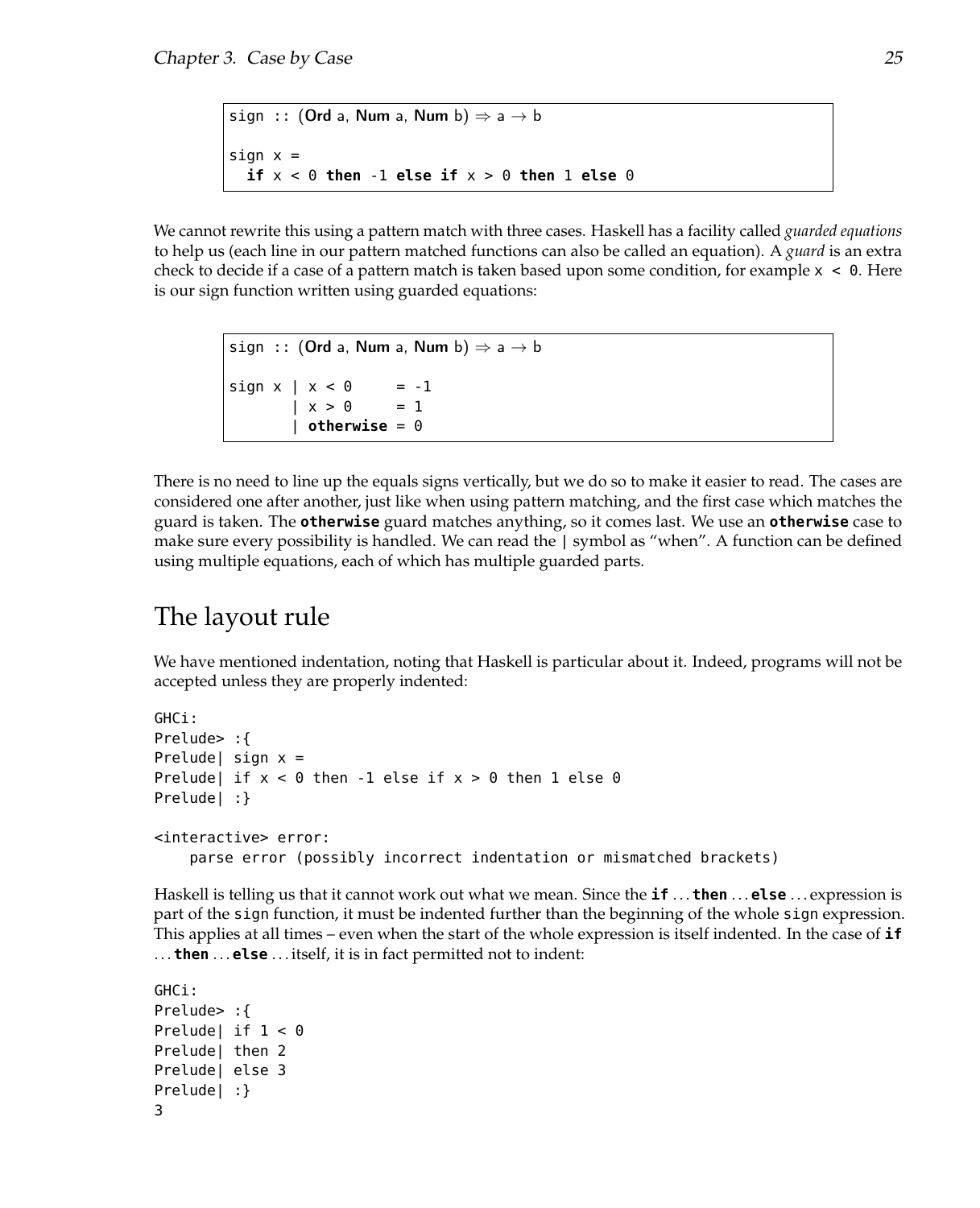However, we shall often do so, when it is easier to read:

```
GHCi:
Prelude> :{
Prelude| if 1 < 0Prelude| then 2
Prelude| else 3
Prelude| :}
3
```
Consider again our sign function:

sign :: (Ord a, Num a, Num b)  $\Rightarrow$  a  $\rightarrow$  b sign  $x \mid x < \theta = -1$  $| x > 0 = 1$ | **otherwise** = 0

We have already mentioned that lining up the equals signs is not necessary. However, we must always indent the cases. Here, we start the cases on the next line:

```
Prelude| sign x
Prelude \vert x \vert < \theta = -1Prelude | x > 0 = 1Prelude | otherwise = 0
Prelude| :}
```
The layout rule is not complicated, but it can be frustrating to the beginner, especially when the error message is not clear.